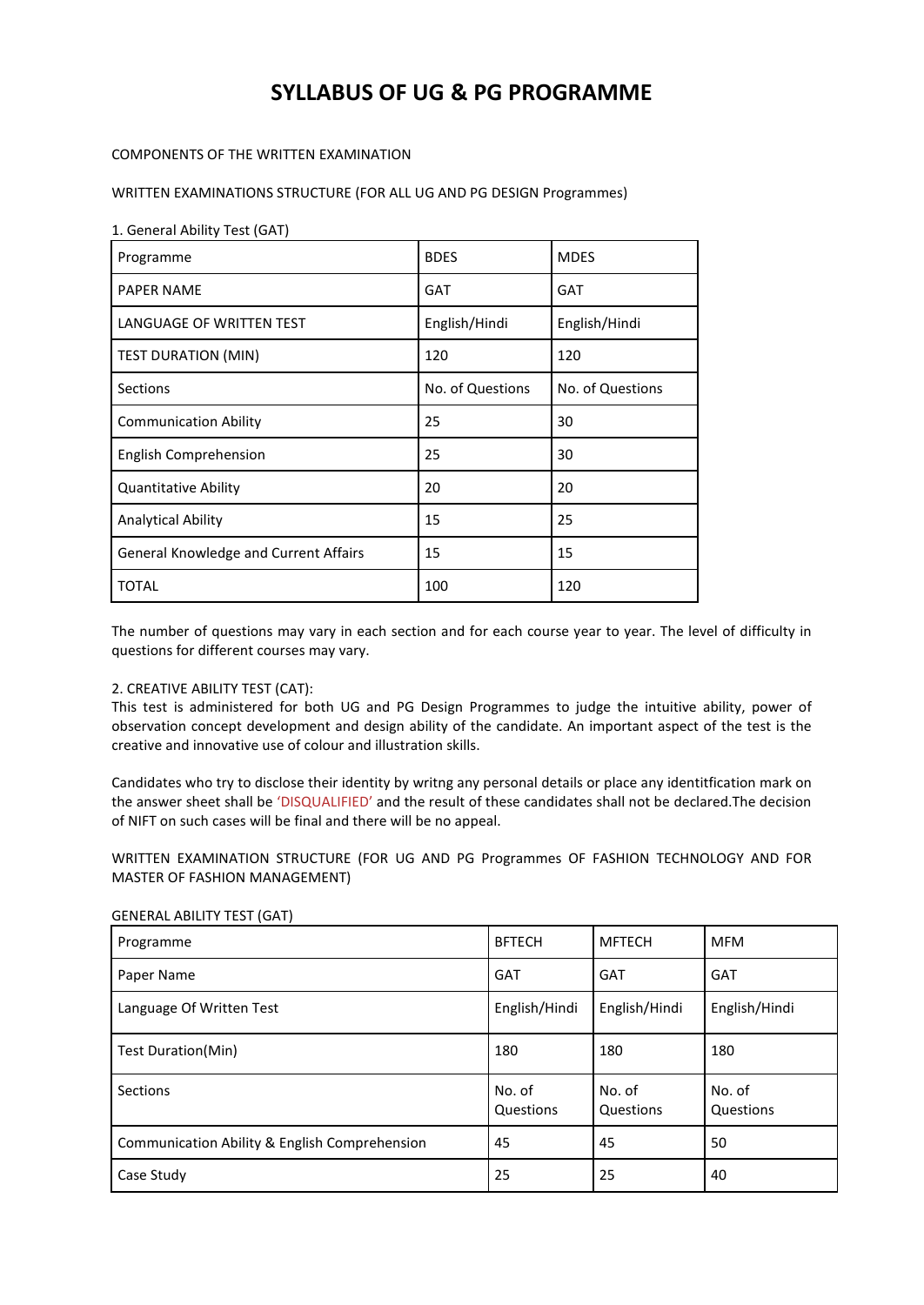| <b>Quantitative Ability</b>           | 30  | 30  | 10  |
|---------------------------------------|-----|-----|-----|
| Analytical & Logical Ability          | 25  | 25  | 25  |
| General Knowledge And Current Affairs | 25  | 25  | -25 |
| Total                                 | 150 | 150 | 150 |

M.F Tech will also have some questions from the engineering field. The number of questions may vary in each section and for each course year to year. The level of difficulty in questions for all courses may vary.

Components of the General Ability Test (for all programmes)

1) Quantitative Ability: This sub-test is designed to test the quantitative ability of the candidates. The sub test consists of questions on Addition, Multiplication, Division, Fractions, Percentage, Rate of Interest, Work and Task, Ratio and Proportion, and Distance.

2) Communication Ability and English Comprehension: This sub-test is aimed at testing the language ability of the candidates in day to day communication in English. It includes questions on synonyms, antonyms, words with corresponding meanings, singular, plural, one word substitutes, idioms and phrases, correct spellings, comprehend a situation from a given passage etc.

3) Analytical Ability and Logical Ability: This sub-test is designed to test the candidate's capacity for inference and logic from the given information and to evaluate the candidate's ability to identify the given problem and apply reasoning in solving the core issues of the problem. Concepts and practice of creative and lateral thinking are likely to be useful.

4) General Knowledge and Current Affairs: This sub-test is designed to test the candidate's general knowledge and current affairs.

5) Case Study: This sub-test is based on a situation of an industry environment. It helps to evaluate the candidate's managerial ability.

Short listed candidates from the written entrance examination are required to take the Situation test/Group Discussion (GD) / Interview as applicable (except B.FTech).

SITUATION TEST - FOR UG DESIGN Programmes

Shortlisted candidates for B.Des from the written entrance examination are required to take a Situation Test which is a hands-on test to evaluate the candidate's skills for material handling and innovative ability on a given situation with a given set of materials.

No additional material will be provided / allowed.

The model will be evaluated on space visualization, innovative and creative use of given material, composition of elements, colour scheme, construction skill, finesse of the model and overall presentation etc. These parameters will be checked with the write up explaining the concept behind the model constructed. Since the medium of instruction in NIFT is English, the write-up will be in English. No marks will be given for write-up in any other language.

The use of outside/additional material in making the model/design is not permitted. Also, candidates who try to disclose their identity by writing any personal details or place any identification mark on the model/ design/write-up shall be 'DISQUALIFIED' and the final result of these candidates shall not be declared.

The evaluation of the test will be done by the Jury on the spot. The model will not be preserved for future reference.